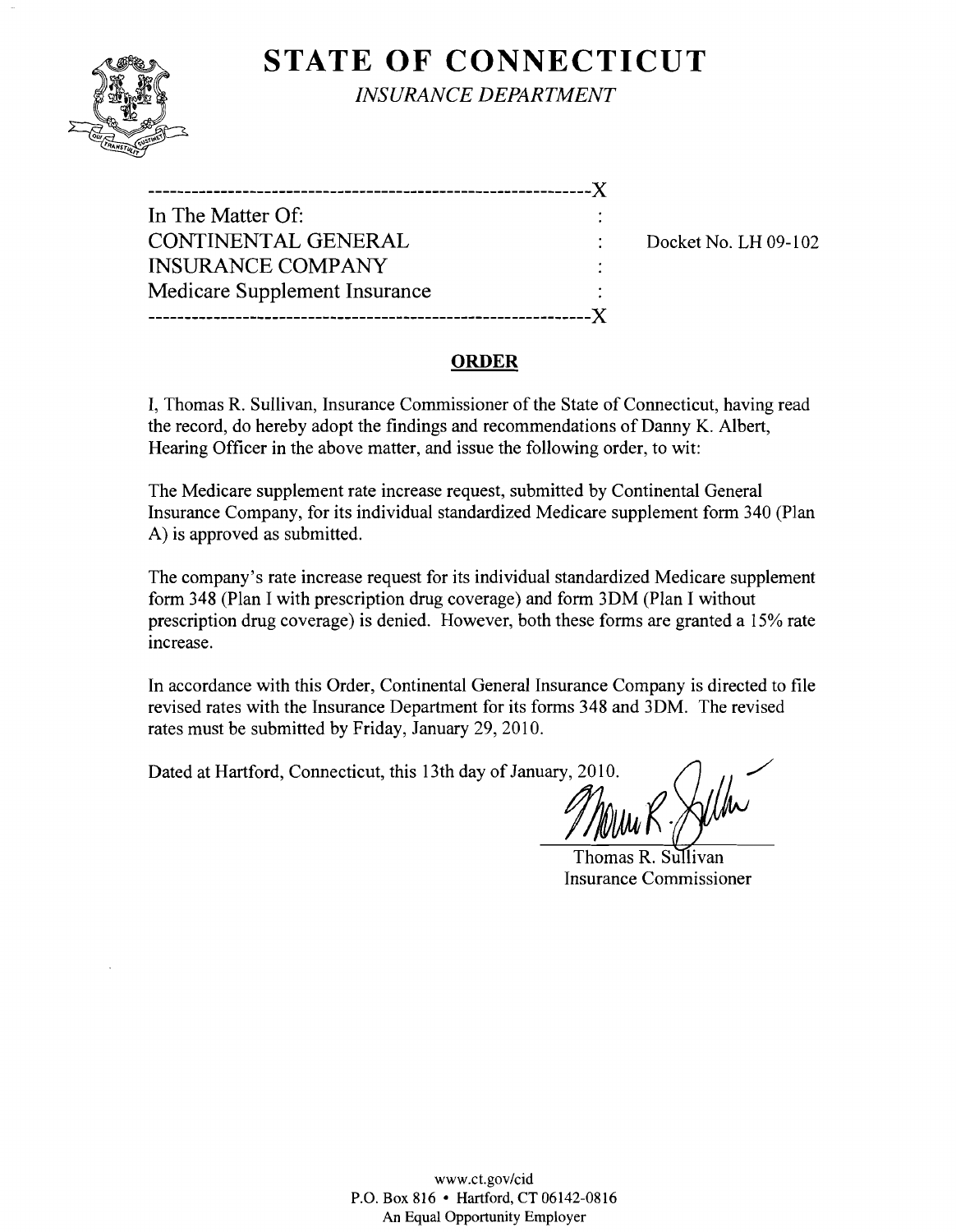# **STATE OF CONNECTICUT**



*INSURANCE DEPARTMENT* 

| In The Matter Of:             |  |
|-------------------------------|--|
| CONTINENTAL GENERAL           |  |
| <b>INSURANCE COMPANY</b>      |  |
| Medicare Supplement Insurance |  |
|                               |  |

Docket No. LH 09-102

# **PROPOSED FINAL DECISION**

# **1. INTRODUCTION**

The Insurance Commissioner of the State of Connecticut is empowered to review rates charged for individual and group Medicare supplement policies sold to any resident of this State who is eligible for Medicare. This regulatory authority is carried out in accordance with statutes found in Chapter 700c of the Connecticut General Statutes.

After due notice, a public hearing was held at the Insurance Department in Hartford on December 30, 2009 to consider whether or not the rate filing by Continental General Insurance Company on its Medicare supplement business should be approved.

No members of the public attended the hearing.

No company representatives were in attendance.

The hearing was conducted in accordance with the requirements of Section 38a-474, Connecticut General Statutes, the Uniform Administrative Procedures Act, Chapter 54 of the Connecticut General Statutes, and the Insurance Department Rules of Practice, Section 38a-8-1 et seq. of the Regulations of Connecticut State Agencies.

#### Background

A Medicare supplement (or Medigap) policy is a private health insurance policy sold on an individual or group basis which provides benefits that are additional to the benefits provided by Medicare. For many years Medicare supplement policies have been highly regulated under both state and federal law to protect the interests of persons eligible for Medicare who depend on these policies to provide additional coverage for the costs of health care.

Effective December 1,2005, Connecticut amended its program of standardized Medicare supplement policies in accordance with Section 38a-495a of the Connecticut General Statutes, and Sections 38a-495a-l through 38a-495a-21 of the Regulations of Connecticut Agencies. This program, which conforms to federal requirements, provides that all insurers offering Medicare supplement policies for sale in the state must offer the basic "core" package of benefits known as Plan A. Insurers may also offer anyone or more of eleven other plans (Plans B through L).

> www.ct.gov/cid P.O. Box 816 • Hartford, CT 06142-0816 An Equal Opportunity Employer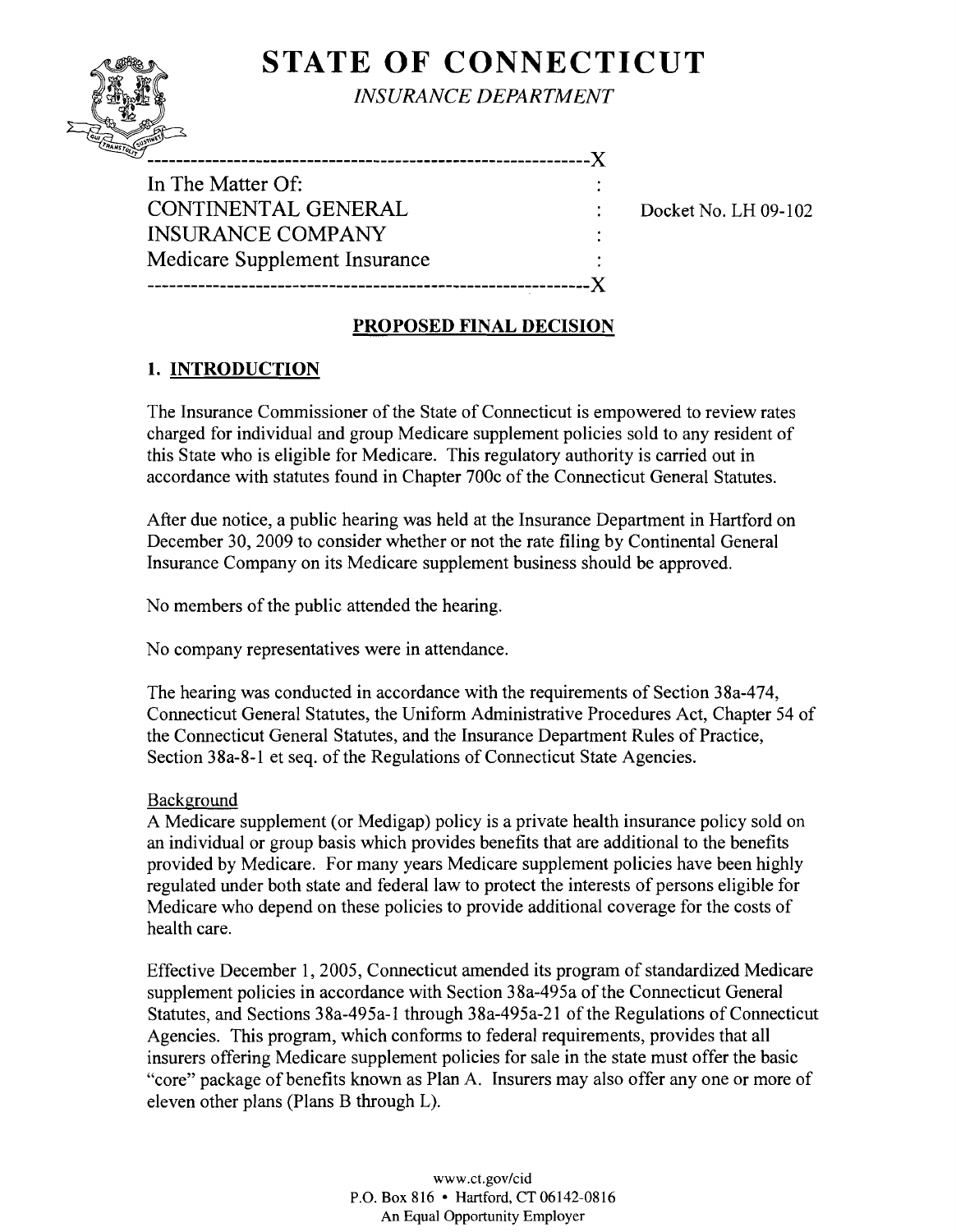Effective January 1,2006, in accordance with Section 38a-495c of the Connecticut General Statutes (as amended by Public Act 05-20) premiums for all Medicare supplement policies in the state must use community rating. Rates for Plans A through L must be computed without regard to age, gender, previous claims history or the medical condition of any person covered by a Medicare supplement policy or certificate.

The statute provides that coverage under Plan A through L may not be denied on the basis of age, gender, previous claims history or the medical condition of any covered person. Insurers may exclude benefits for losses incurred within six months from the effective date of coverage based on a pre-existing condition.

Effective October I, 1998, carriers that offer Plan B or Plan C must make these plans as well as Plan A, available to all persons eligible for Medicare by reason of disability.

Insurers must also make the necessary arrangements to receive notice of all claims paid by Medicare for their insureds so that supplemental benefits can be computed and paid without requiring insureds to file claim forms for such benefits. This process of direct notice and automatic claims payment is commonly referred to as "piggybacking" or "crossover".

Sections 38a-495 and 38a-522 of the Connecticut General Statutes and Section 38a-495a-10 ofthe Regulations of Connecticut Agencies, states that individual and group Medicare supplement policies must have anticipated loss ratios of 65% and 75%, respectively. Under Sections 38a-495-7 and 38a-495a-l 0 of the Regulations of Connecticut Agencies, filings for rate increases must demonstrate that actual and expected losses in relation to premiums meet these standards, and anticipated loss ratios for the entire future period for which the requested premiums are calculated to provide coverage must be expected to equal or exceed the appropriate loss ratio standard.

Section 38a-473 of the Connecticut General Statutes provides that no insurer may incorporate in its rates for Medicare supplement policies factors for expenses that exceed 150% of the average expense ratio for that insurer's entire written premium for all lines of health insurance for the previous calendar year.

# II. **FINDING OF FACT**

After reviewing the exhibits entered into the record of this proceeding, and utilizing the experience, technical competence and specialized knowledge of the Insurance Department, the undersigned makes the following findings of fact:

- 1. Continental General Insurance Company has requested a 9% rate increase on form 340 (Plan A), 25.0% increase on form 348 (Plan I *wi* Rx) and a 25% increase for form 30M (Plan I *wlo* Rx), each of which are individual standardized Medicare supplement plans.
- 2. There are currently 373 policyholders nationwide and 12 in the state of Connecticut.
- 3. The last rate increase granted was 8% for Plan A, 15% for Plan I *wi* Rx and 15.0% for Plan I *wlo* Rx effective *1/24/2009.*
- 4. The proposed rates are expected to satisfy the Connecticut statutory loss ratio of 65% required of individual Medicare supplement forms.